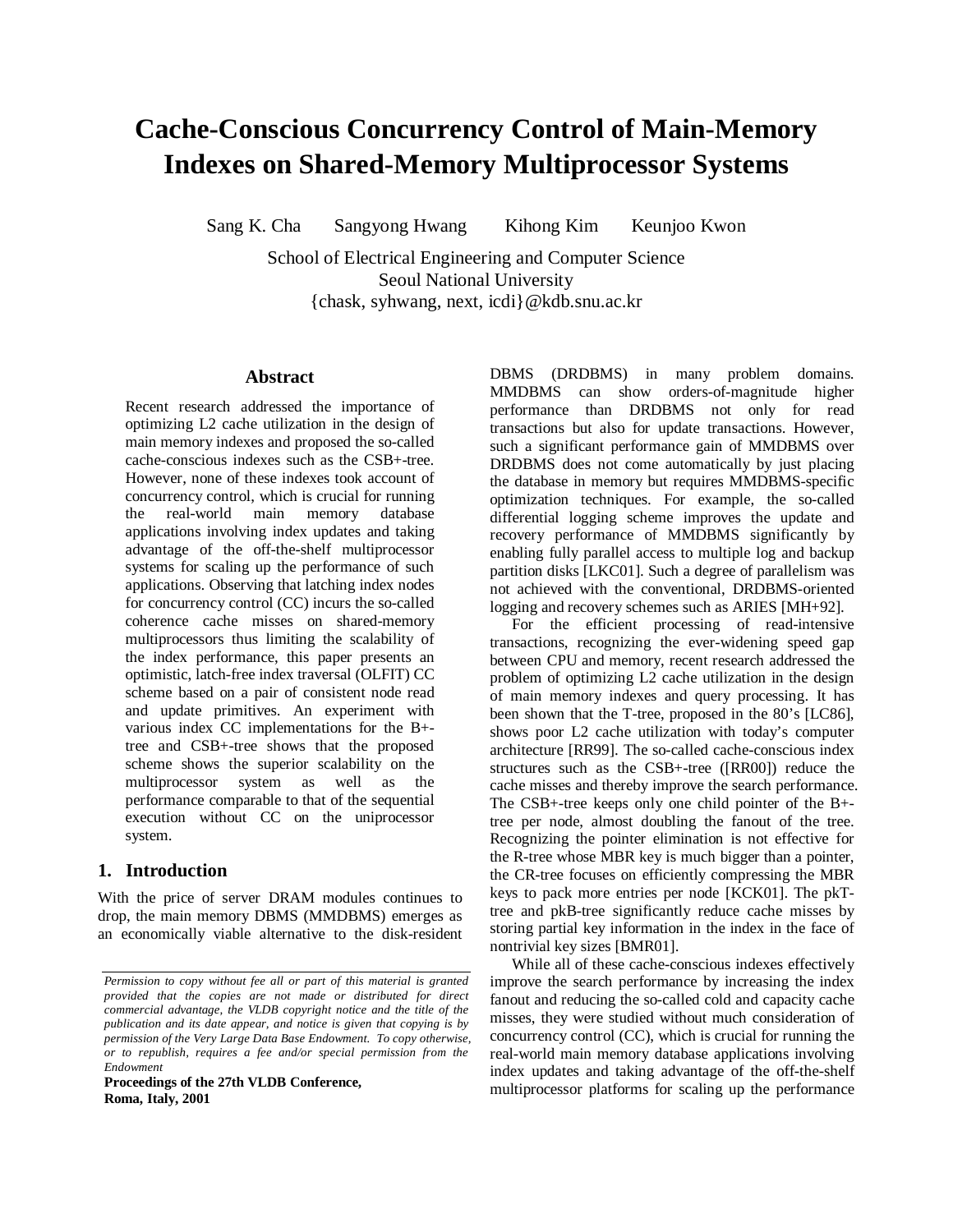of such applications. One naïve approach to this problem is to use the conventional, disk-resident index CC schemes such as lock coupling [BS77], which involves latching nodes during the index traversal. However, this naïve approach leads to the poor scalability because latching involves memory write and thus incurs the socalled coherence cache misses on the shared-memory multiprocessor systems [CSG99].

The so-called physical versioning was proposed for the T-tree to be used in the Dalì main memory storage system [RS+97]. Its key idea is to create a new version of the node for the updater so that the index readers do not interfere with the updaters. The major advantage of this scheme is the latch-free traversal of indexes. As a result, a high degree of concurrency comparable to that of no concurrency control can be achieved for read transactions. Incorporation of the updated version into the index involves obtaining latches either at the tree-level or both on the tree and on the node to update. The major problem with this scheme is the high cost of creating versions. The index performance degrades sharply with the increasing update ratio. The scalability of update performance is also very poor, even on the dual processor platform where the reported experiment was conducted.

To the best of our knowledge, this paper is the first that addresses the importance of minimizing memory writes in the CC of main memory indexes to achieve the multiprocessor scalability of index search and update performance. After discussing the coherence cache miss overhead associated with latching index nodes, we propose a new CC scheme that supports the latch-free index traversal for B+-tree variants. Called an optimistic, latch-free index traversal (OLFIT) CC, for each node, this scheme maintains a latch, a version number, and a link to the next neighbor node at the same level. The next node link is borrowed from the  $B^{link}$ -Tree ([LY81]) to facilitate the split handling. The index traversal involves consistent node reads starting from the root. Here, the consistency means that no update occurs between the start and the end of a node read. To ensure the consistency of node reads without latching, every node update first obtains the node latch, updates the node content, increments the version number, and releases the latch. The node read begins with reading the version number into a register and ends with verifying if the node latch is free and the current version number is equal to the register-stored one. If these two conditions are true, the read is consistent. Otherwise, the node read is retried until the conditions become true.

To verify the superior scalability of the OLFIT scheme, we implemented the OLFIT and a few representative index CC algorithms for the B+-tree and CSB+-tree: lock coupling, tree-level latching, physical versioning with the node-level latch, and physical versioning with the tree-level latch. We chose not only the CSB+-tree but also the B+-tree because the latter shows reasonably good cache performance while not losing good update performance. The result of our experimental study

on an eight-CPU shared-memory multiprocessor system shows that for the pure read workload, the OLFIT and the physical versioning schemes show almost the same scalable performance as that of no concurrency control. However, the OLFIT is the only scheme that shows almost linear scalability of update performance with the increasing number of processors.

This paper is organized as follows. Section 2 presents the background of our study, and section 3 presents the basic idea of this paper and formulates our problem. Section 4 and 5 describe the node and tree operations of OLFIT, respectively. Section 6 presents the result of the experiment conducted to compare OLFIT with other representative index CC algorithms. Section 7 concludes this paper.

## **2. Background**

### **2.1 Memory Hierarchy and Cache Misses**

Today's computer systems use fast cache memory to fill the speed gap between CPU and main memory. For example, on the SUN Enterprise 5500 with 400MHz UltraSparc II CPU and EDO DRAM, L2 cache hit takes about 8 processor clocks, while L2 cache miss takes about 100 processor clocks [Sun97].

For the shared-memory multiprocessor system, which is the most common form of parallel computing environment, there is an additional type of overhead associated with synchronizing multiple caches and memory [CSG99]. The so-called coherence cache misses occur when one processor updates a specific cache block and the copies of that block that happen to be cached in other processors are invalidated. The L1 and L2 cache misses occur when these other processors attempt to access the updated block later. The overhead associated with the cache coherence is severe if multiple processors repeatedly update the same data. Note that the coherence cache misses do not occur for read-only applications where each processor simply reads data.

### **2.2 Cache-Conscious Index Structures**

The T-tree, a balanced binary tree with many elements in a node, was proposed in the mid-80's when the speed gap between CPU and memory was not significant. Its traversal pattern of comparing the search key with the two end keys of a node (or only one key in the enhanced version) leads to poor L2 cache behavior on today's computer systems [RR99]. Recognizing the reasonably good cache performance of the B+-tree, Rao and Ross proposed a variant called CSB+-tree that further enhances the cache utilization by eliminating most of child pointers [RR00]. This pointer elimination, given the node size in the order of the cache block size, almost doubles the fanout and thus leads to significant reduction in the tree height and the cache misses during the index traversal.

However, because the CSB+-tree stores child nodes in the contiguous memory called the node group, it increases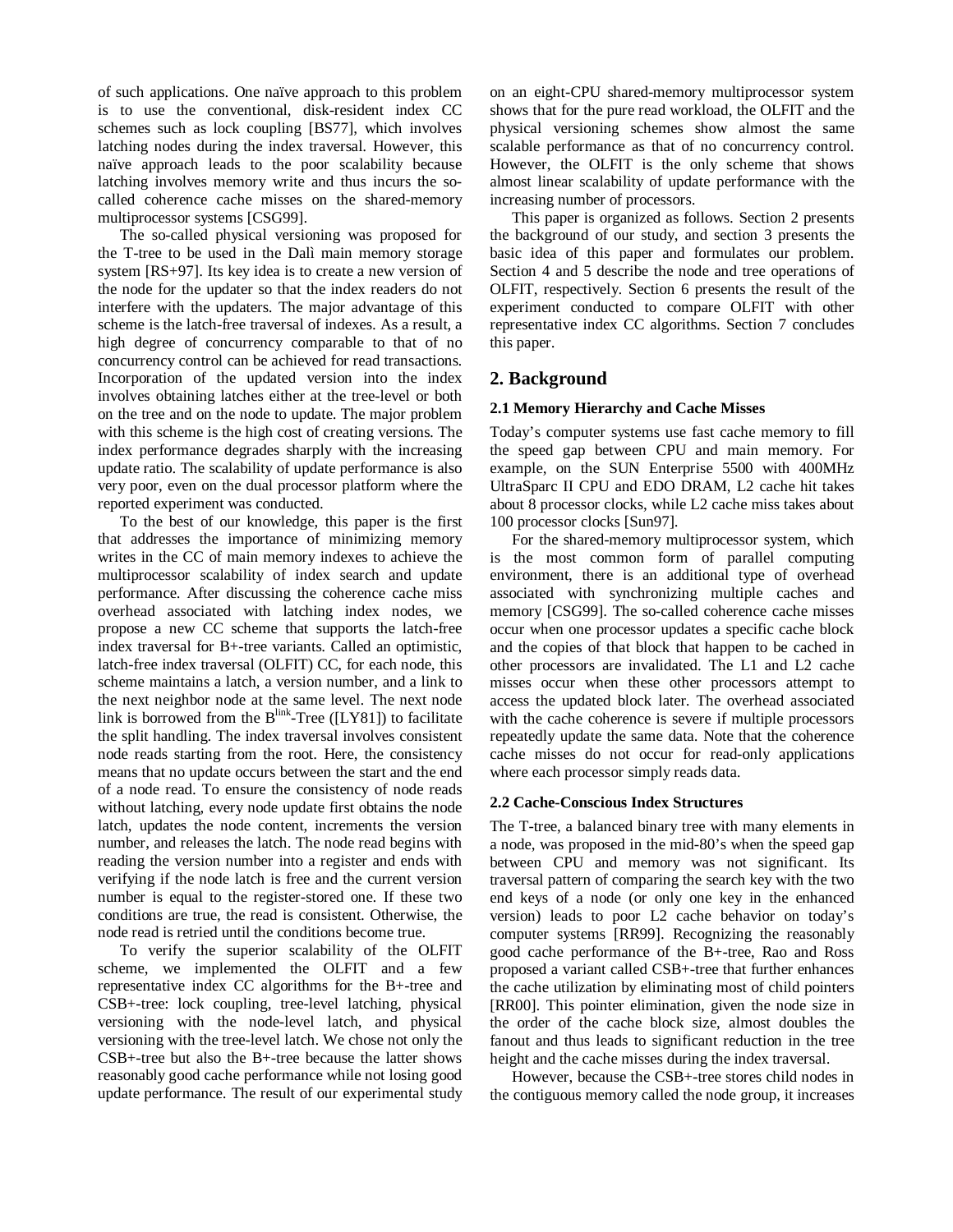the update cost. The so-called, full CSB+-tree avoids this problem by preallocating the memory for the full node group and handling the node split by shifting nodes in the full node group.

### **2.3 Concurrency Control of Index**

The lock coupling involves latching index nodes heavily [BS77]. The index traversal proceeds from one node to its child by holding the latch on the node while requesting the latch on a child. The requested latch is a shared or an exclusive mode, depending on the action to be performed on the target node. The latch on the node is released after the child is latched. One variant of lock coupling is the optimistic descent algorithm. Upon insertion, the algorithm first traverses to a leaf with the optimistic assumption that the target leaf is a safe node. If the assumption is not true, it tries again without the optimistic assumption.

The B<sup>link</sup>-Tree removes the need for lock coupling by linking each node to its right neighbor [LY81]. If a node is split by an insertion, the split node is linked with its neighbors. In the original B+-tree without links, the index traversal from one node to its child should hold the latch on the child before releasing the latch on the node to prevent the split of the child. However, in the B<sup>link</sup>-Tree, the index traversal can release the latch on the node before holding the latch on the child because it can reach the split node from the child through the links.

The tree-level locking is a naïve approach that latches the whole tree in the shared mode for search and in the exclusive mode for update. This approach leads to severe degradation of concurrency on multiprocessors.

The physical versioning is a scheme that traverses the index nodes without latching through versioning [RS+97]. However, the index update involves significant overhead of memory allocation and write. For every update, updaters allocate a new version of a node, copy the content of the old version to the new one, and update the new one. It then atomically swaps the old version and the new one. When node latches are used, the node to update and its parent are latched. A garbage collector deallocates the old version of the node when there are no readers that are reading it. We consider two variants of the physical versioning: one that places latches on nodes, and another with a tree latch only.

# **3. Motivation and Problem Formulation**

## **3.1 Coherence Cache Misses Caused by Latching**

For the node-level CC of main-memory index, latches are typically placed inside the index node. A latching operation, whether it is for acquiring or releasing a latch or whether it is a shared-mode or an exclusive-mode, involves a memory write. With the conventional index CC schemes, the invalidation of the cache block containing the latch occurs even if the index is not updated. It is possible to separate latches from index nodes, but such



Figure 1. Coherence Cache Miss Caused by Latching

separation does not bring any advantage because the cache blocks containing the latches are subject to the coherence cache miss anyway.

Figure 1 illustrates how the coherence cache misses occur with the index tree consisting of nodes n1 to n7. For the simplicity, let's assume that each node corresponds to a cache block and contains a latch. Let the processor p1 traverse the path n1, n2, and n4 upon the cold start of the main memory query processing system, and then these nodes are replicated in the cache c1 of p1. Latches are held and released on n1, n2, and n4 on the way. Let p2 traverse the path n1, n2, and n5, then these nodes are copied into c2 and the nodes n1 and n2 cached in c1 are invalidated by p2 latching on these nodes. Note that these cache invalidation occurs even if there is enough room in the cache c1. If p3 traverses the path n1, n3, and n6, then the n1 in c2 gets invalidated. Finally, if p4 traverses the path n1, n3, and n7, the n1 and n3 in c3 get invalidated.

## **3.2 Analysis for Problem Formulation**

To show the problem of latching index nodes for concurrency control, we first analyze the probability of coherence cache misses. We assume that index nodes are latched once before accessing them. This is a good approximation even for the lock coupling that acquires a latch and releases it soon during the traversal because the interval between the acquisition and the release is very short. We also assume that the size of the cache memory is infinite and each node has been already cached in a processor to isolate the effect of capacity and cold cache misses, respectively. Finally, we assume that all processors perform the same task and the probability of a node being accessed by a specific processor is identical to its probability of being accessed by another processor.

A cached node is invalidated if another processor, other than the one that caches the node, accesses the node. Therefore, the probability that the coherence cache miss occurs for a node cached in a processor is the same as the probability that another processor accesses the same node. Let *p* denote the number of processors in the system. Then, the  $(p - 1)$  processors among the *p* processors can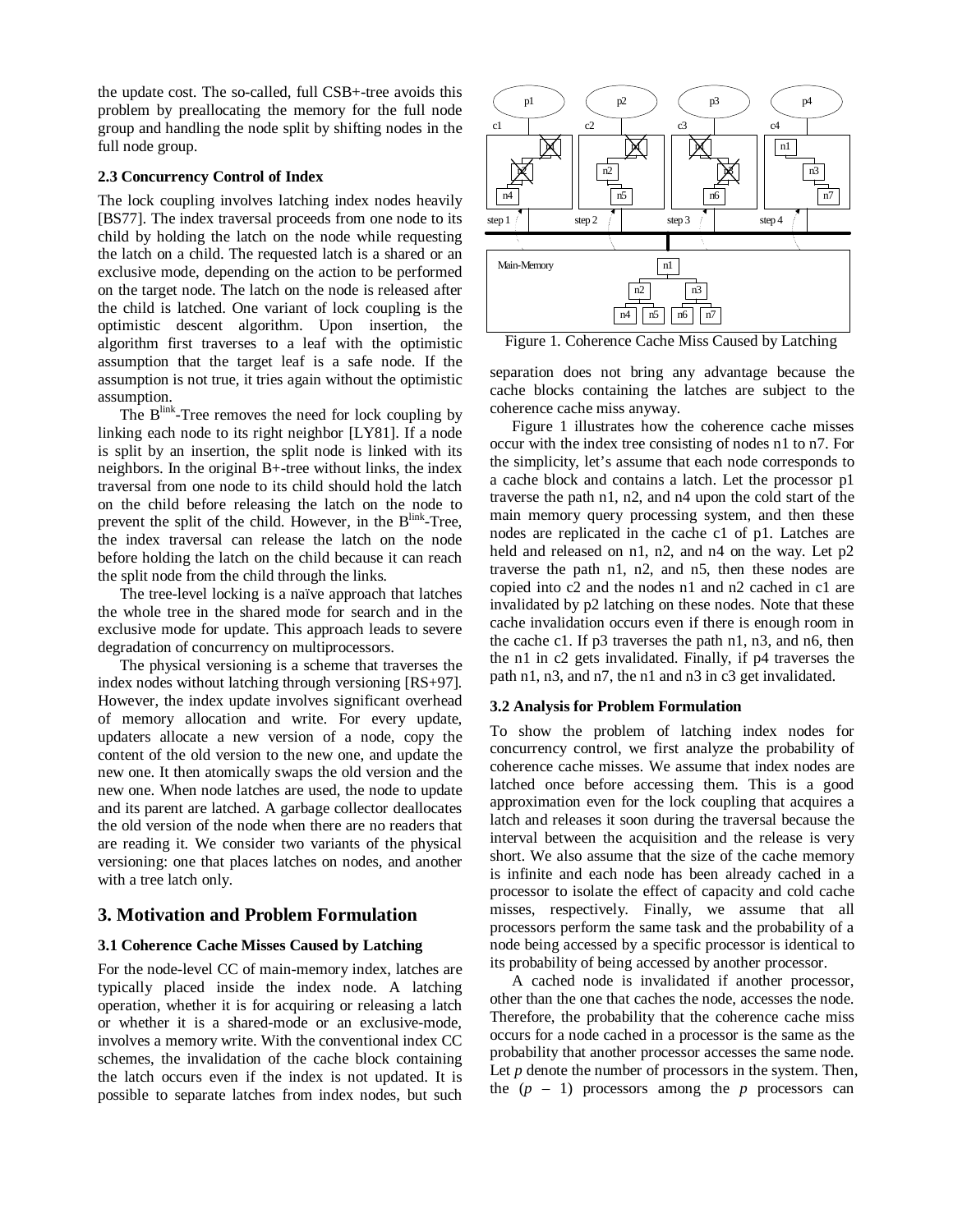invalidate the node cached in a specific processor. Since each processor has the same probability of accessing the node, the probability of coherence cache miss is:

$$
\frac{p-1}{p} \tag{1}
$$

This formula leads to a conclusion that the probability of coherence cache misses increases with the number of processors. Thus, if we don't pay attention to the coherence cache miss, even the *infinite* cache memory may not be very helpful for reducing the memory access cost.

We showed that if we can read nodes consistently without latching them as we propose in the OLFIT scheme, we can save many cache misses caused by latching during index search. Now we will show that we can also save many cache misses with latch-free traversal during index updates. We support this claim by showing that even during index inserts, many nodes are only read without updating them.

If we denote the maximum fanout of nodes as  $f_M$ , the probability that a leaf node split by an insert operation is as follows [JS93]:

$$
\frac{1}{0.69\ f_M}
$$

If we denote the level of a node as *l*, and the height of the tree as *h*, since a split of a child is an insert of entry into its parent node, the probability of update at a level *l* is:

$$
\left(\frac{1}{0.69 f_M}\right)^{(h-l)}\tag{2}
$$

Figure 2 shows the graph calculated from the equation (2) as well as the relative frequency of the actual updates at a specific level *l* measured when 1 million keys are inserted into a B+-tree with 10 million keys. We choose  $f_M = 15$ , because it is the maximum fanout of the B+-tree whose node size is two cache blocks. This B+-tree will be used as the basis of our experimental evaluation to be presented in section 6. With  $f_M = 15$ ,  $h =$  $d$ raw from Figure 2 is that most accesses to non-leaf  $\left[\log_{15\times0.69} 10,000,000\right] = 7$ . The conclusion that we can nodes are read-only even when all index operations are insertions.

#### **3.3 Optimistic, Latch-Free Index Traversal CC**

The purpose of the index CC is to guarantee that index readers reach the correct leaf nodes without interfering with concurrent index updaters, and that index updaters do not interfere with each other. One of the key criteria for judging whether a concurrency control scheme is good is the degree of parallelism that it provides. The objective of this subsection is to draw the rationale for the latch-free traversal for both the index readers and updaters.

In the previous analysis, we found that most of actual B+-tree index node updates occur at the leaf level or near the leaf level. Namely, the probability that the update at



Figure 2. Probability of Update with 100% Insert Workload

the leaf node of the B+-tree propagates to the upper level nodes decreases sharply with the distance from the leaf. In this regard, the conventional index CC schemes that latch the nodes during the traversal are too conservative when applied to the in-memory B+-tree or the CSB+-tree, which is significantly deeper than the disk-resident B+ tree because its node size is given in the order of up to a few times of the L2 cache block size. Most of latches are needlessly acquired and released by both index readers and updaters, especially for the upper level nodes, even if the probability of actually updating such nodes is extremely low.

The duration of holding a latch is very short. If we consider that the number of leaf nodes is a lot bigger than the typical number of processors available in today's multiprocessor platforms, the probability of the conflict among the concurrent index readers and updaters is also extremely low. So the latches on leaf nodes are also acquired too pessimistically.

In the disk-resident database systems, the cost of latching may not be significant because of the dominant cost of disk access. However, in the main-memory database systems, the latching cost is a dominant portion of the processing cost of read transactions, and also is a nontrivial portion of the processing cost of update transactions. Thus the latching overhead is one of the primary factors limiting the scalability of the index performance on the multiprocessor platform. This will be proved later in the experimental evaluation by the poor scalability of the lock coupling scheme on the multiprocessor platform.

Based on these observations, we propose the OLFIT, an index CC scheme that traverses down the index optimistically without latching any nodes. The index updaters start acquiring the latch from the leaf node after reaching the leaf node to update. The latch acquisition proceeds upward if the update of a node leads to the node split or the node deletion.

To guard the latch-free index traversal from interfering with node updates and also to guard the node updates from interfering with other node updates, we include the version number and the latch in the B+-tree index node and provide a pair of node read and update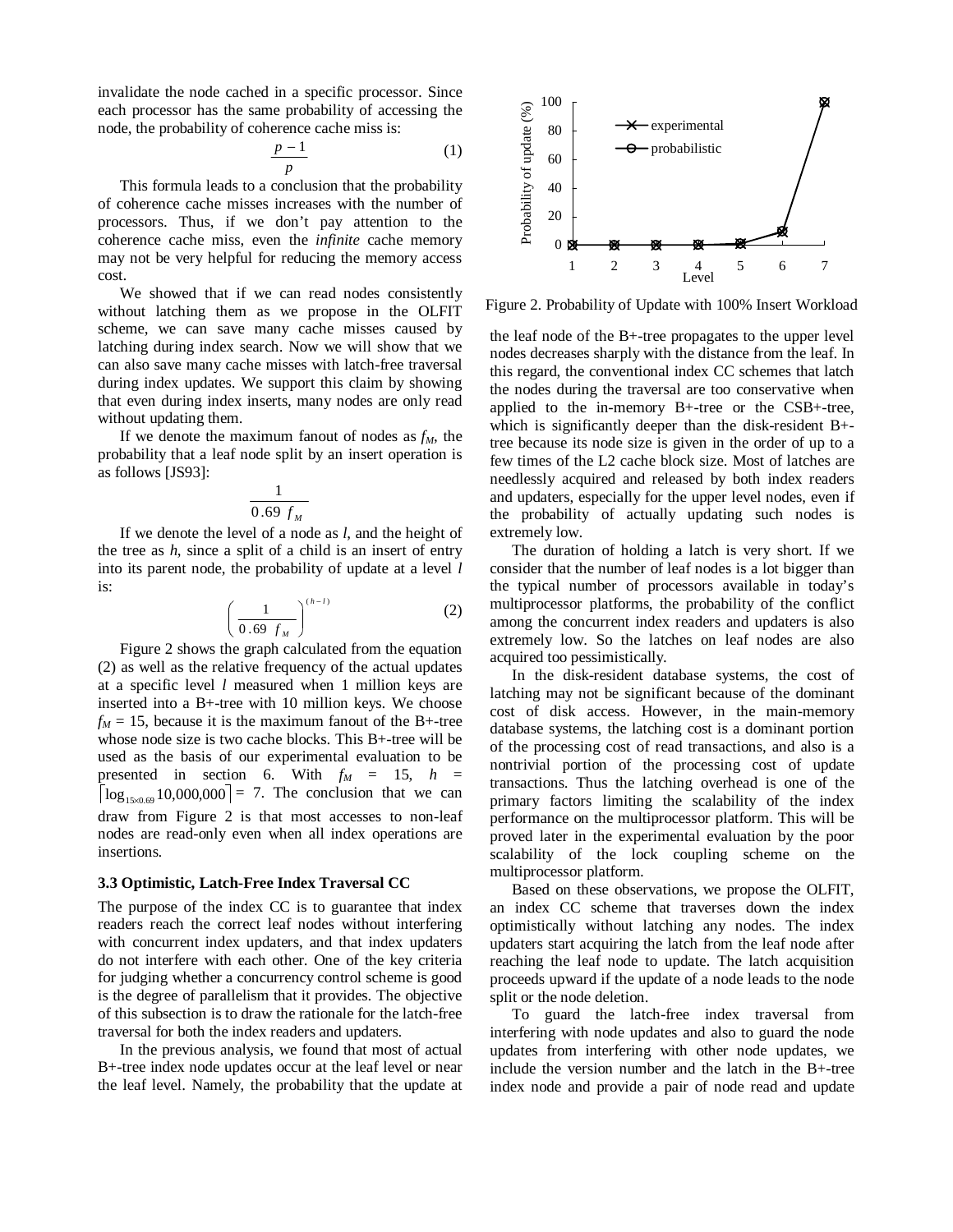

Figure 3. Node Structure of B+Tree for OLFIT

primitives that use this information. Updaters hold a latch on a node before the update, increment the version number, and release the latch after the update. This guarantees that the updater changes a node from a consistent state into another consistent state. Readers read the node latch to check if there is any updater and read the version number twice before and after reading the node to verify whether the nodes they read are in a consistent state. Readers retry reading until the verification succeeds. However, the probability of retrial is very low because of the first and the second observations that we made in the above.

In the following two sections, we first present the pair of node read and update operations used by the OLFIT scheme, and then present how the index-level traversal and update work.

### **4. Node Operations for OLFIT**

Figure 3 shows the structure of the B+-tree node used by the OLFIT. The latch and the version are added for the OLFIT. The level represents the level of the node in the tree and the size represents the number of entries in the node. The usage of the high key and the link ptr is explained in the section 5. In the following algorithms for reading and updating nodes, we assume reading and writing of words are atomic, as are in most of the modern architectures.

- **Algorithm** UpdateNode
- U1. Acquire latch.
- U2. Update the content.
- U3. Increment version.
- U4. Release latch.

Update operations on one node are isolated and serialized using the latch on the node. Updaters acquire the latch on the node for the exclusive access before updating the content of the node: version, level, size, keys, ptrs, high key, and link ptr. The latch is released after the update. Updaters also increment the version before releasing the latch. Differently from node reads, node updaters always succeed and there is no need for retry. The U3 step of incrementing the version is intended to enable readers to read the node without latching and verify whether the node they read is in a consistent state or not.

### **Algorithm** ReadNode

R1. Copy the value of version into a register *R*. R2. Read the content of the node.

- R3. If latch is locked, go to R1.
- R4. If the current value of version is different from the copied value in *R*, go to R1.

The steps R3 and R4 of ReadNode guarantee readers only read a node in a consistent state without holding any latches. Readers can pass both R3 and R4 only if the data read in R2 is in a consistent state, otherwise readers start again from R1. In other words, if the content of a node read in R2 is in an inconsistent state, either the condition in R3 or the condition in R4 becomes true and the reader cannot pass both R3 and R4.

An implementation of ReadNode and UpdateNode can be directly derived from the algorithm description if we just implement latching using one of the atomic readand-write operations such as test-and-set and compare-and-swap that are universally available on the modern computer architectures. However, since consuming two words for the latch and the version per every node is expensive given the node size in the order of one or two cache blocks, we combine these two words into a single word named ccinfo in the Figure 4. The LSB of ccinfo is used for the latch and other bits are used for the version number. This combination enables further optimization of using only one conditional jump for checking the conditions of R3 and R4 in ReadNode algorithm.

In Figure 4, the operation compare-and-swap(A, B, C) is an atomic operation that compares the values of A and B, and if they are equal, replaces the value of A by the value of C and returns the original value of A. Turn-on-LSB(word) and turn-off-LSB(word) are bit operations that turn on and off the LSB of a word, respectively.

The procedure update node in Figure 4 is an implementation of the algorithm UpdateNode. The step 2 of the procedure latch copies the value of ccinfo with its LSB turned off. The step 3 of the procedure latch checks whether the LSB of ccinfo is turned on or not by comparing the value of ccinfo and the value of t copied in the step 2, and atomically turns on the LSB of ccinfo by replacing the value of ccinfo by t with its LSB turned on. The procedure unlatch releases the latch and increments the version number by increasing ccinfo. Since the LSB of ccinfo is turned on in the procedure latch, the increment in the procedure unlatch turns off the latch and increments the version number simultaneously.

The procedure read node in Figure 4 is an implementation of the algorithm ReadNode. The step 4 of read\_node checks conditions in R3 and R4 of ReadNode simultaneously, because if  $t$  is equal to ccinfo, the LSB of the current ccinfo must be turned off and other bits must have not been changed since step 2.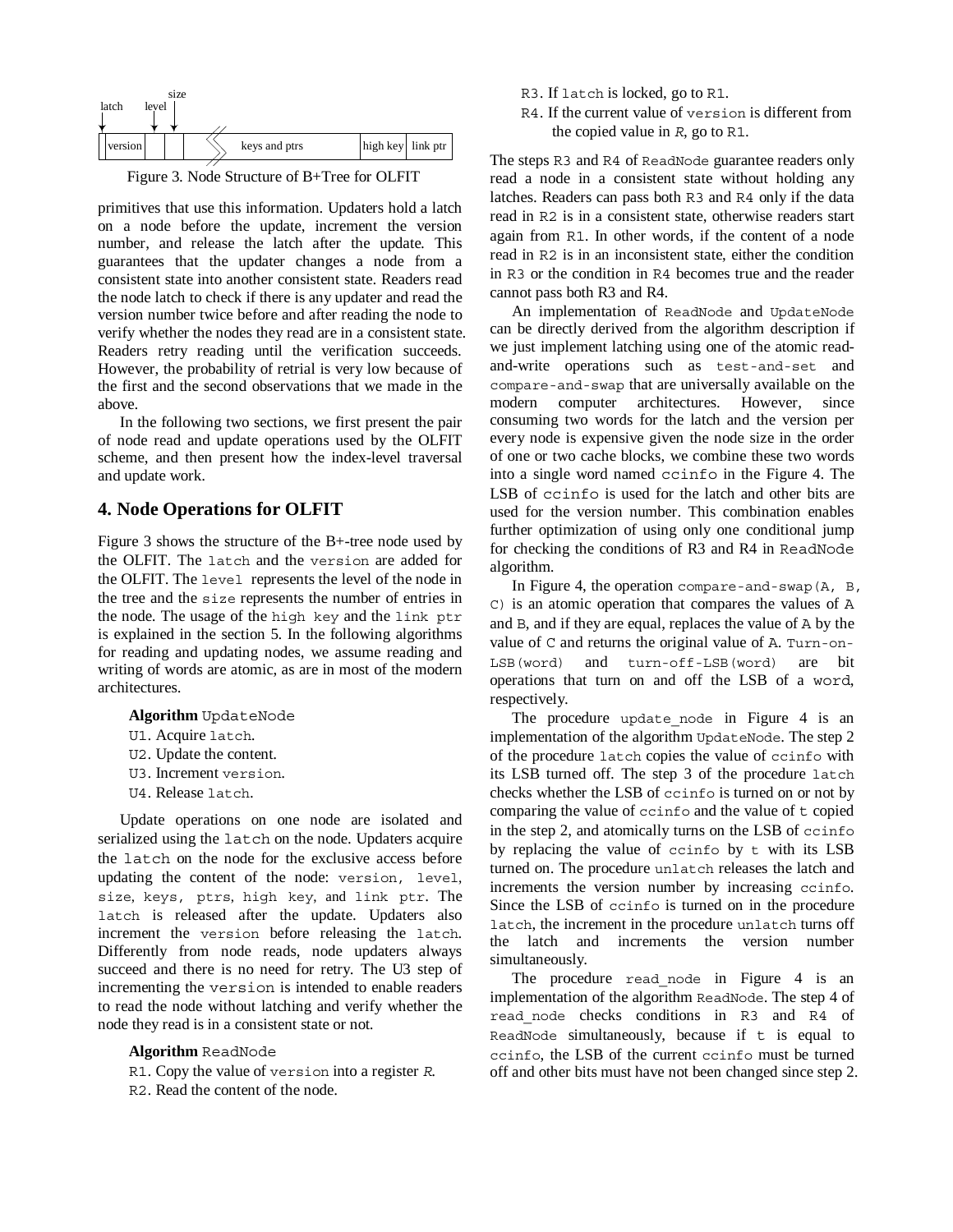```
procedure latch(word) {
1. do {
2. t:= turn-off-LSB(word);
3. } while (compare-and-swap
           (word, t, turn-on-LSB(t)) \neq t);
}
procedure unlatch(word) {
   word := word + 1;}
procedure update node(node) {
1. latch(node.ccinfo);
2. // Update the content of node
3. unlatch(node.ccinfo);
}
procedure read_node(node) {
1. do {
2. t:= turn-off-LSB(node.ccinfo);
3. // Read the content of node
4. } while (t \neq node.ccinfo)}
```
Figure 4.Implementation of UpdateNode and ReadNode

# **5. Tree Operations for OLFIT**

### **5.1 Dealing with node split**

Since the OLFIT does not use lock coupling while traversing down a tree index, concurrent updaters may split the target child node of the traversal before the traversal reaches the child node. Moreover, since no latch is held while reading a node, concurrent updaters may also split the node currently being read. To deal with this problem, we use the technique of using a high key and a link pointer proposed by [LY81] and improved by [Sag85]. All splits are done from the left to the right and to each node, a high key and a link pointer are added. The high key is the upper bound of the key values in the node and the link pointer is the pointer to the right neighbor of the node. The purpose of the link pointer is to provide an additional method for reaching a node and whether to follow the link pointer or not can be determined by the high key. With this link pointer, since splits are done from the left to the right and each node has its high key and its link pointer to the right neighbor, all nodes split from a node are reachable from the node and the correct child node can be reached in the presence of concurrent splits of nodes.

## **5.2 Tree traversal algorithm**

Figure 5 shows the pseudo code for the tree traversal. The find\_next(node, key) primitive finds the next node to traverse. If the key is greater than the high key of the node, this operation returns the link pointer. Otherwise, it returns the pointer to the appropriate child node to traverse down.

```
procedure traverse(root, key){
1. node:= root;
2. while (node is not a leaf) {
3. t:= turn-off-LSB(node.ccinfo);
4. next:= find next(node, key);
5. if (node.ccinfo = t) node:= next;
6. }
7. return node;
}
```


The procedure read\_node is embedded in the procedure traverse of Figure 5. The while loop of the read\_node is removed by assigning the value of next to the variable node only if the value of next is computed from a node in a consistent state.

### **5.3 Dealing with node deletion**

The updater can delete a node being read if the node is empty. To deal with this case, when a node becomes empty, the updater only removes links directed to the node and registers the node into a garbage collector. The value of the link pointer in the empty node is preserved until the node is actually deallocated. The garbage collector actually deallocates the registered node when there are no index operations that can read the node. To determine whether there is any operation that can read the node or not, we use the algorithm originally proposed for the physical versioning [RS+97]. However, the overhead is quite different, because the physical versioning uses the garbage collector on every update, while we use it only when an updater removes an empty node.

### **5.4 Putting together with transaction-duration locking**

To support the serializability of transactions by transaction-duration locking, both the locking protocol of ARIES/KVL [Moh90] and that of ARIES/IM [ML92] can be combined with our OLFIT algorithm without any modification. The OLFIT replaces only the latching protocols of ARIES/KVL and ARIES/IM.

### **5.5 Adaptation to CSB+-tree**

In the CSB+-tree, nodes with the same parent are clustered in a contiguous space called node group and non-leaf nodes of the CSB+-tree store only the pointer to the child node group instead of storing all pointers to child nodes. CSB+-tree nodes for the OLFIT only store high keys without link pointers because the right neighbor in the same node group can be located without a pointer. Only one link pointer to the right node group is stored for each node group to locate the right neighbors in other node groups. The link pointer has its own latch and version, because the link pointer does not belong to any node in the node group. Here, the CSB+-tree means the full CSB+-tree. Extensions to other variations of the CSB+-tree are straightforward.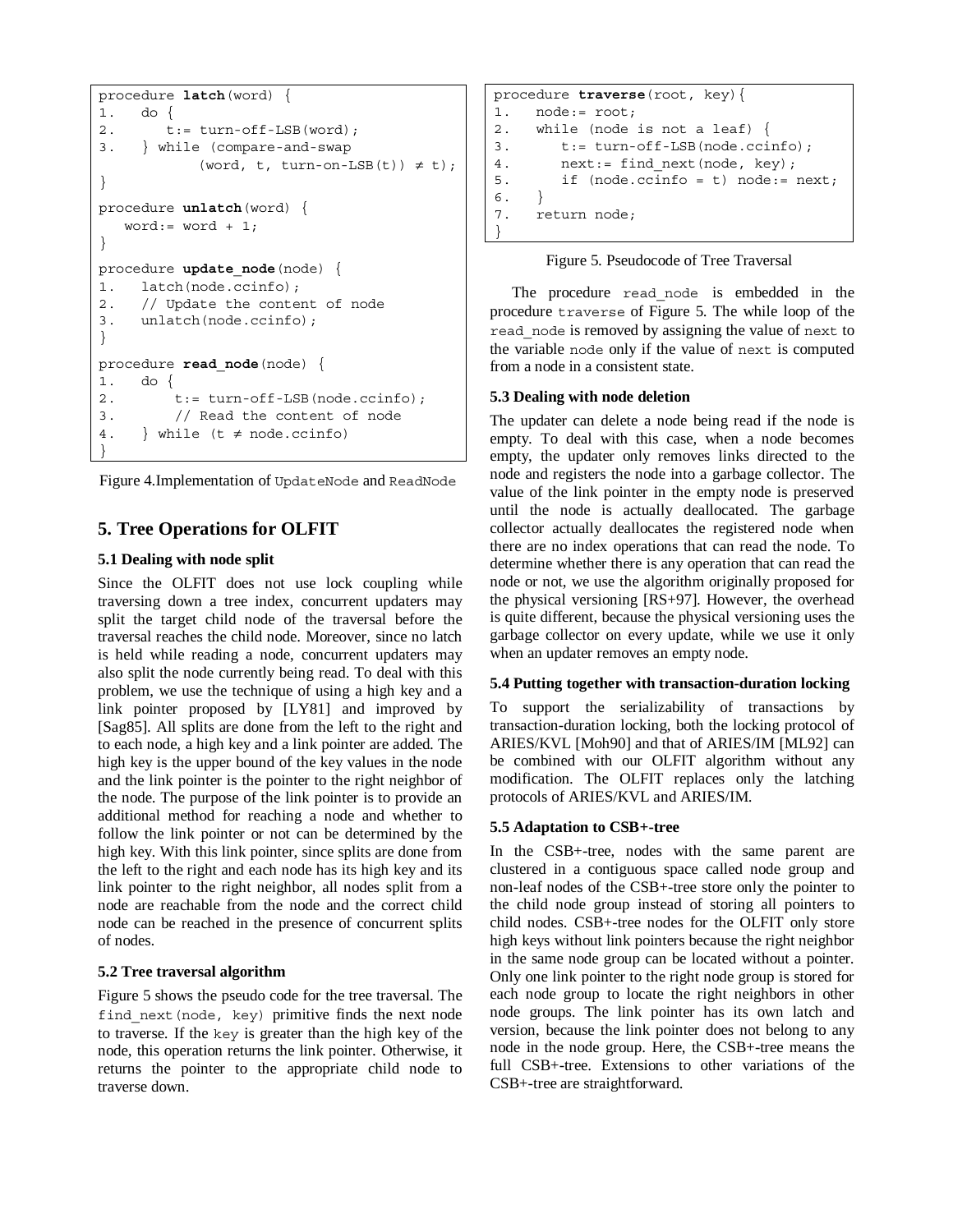The split operation of the CSB+-tree is different from that of the B+-tree because nodes with the same parent are clustered in a node group. When a node splits, if the node group is not full, all right siblings in the node group shift right to make a room for the split. In this case, the node to split, all shifting nodes, and the parent node are latched before the split. If the node group is full, the node group splits into two node groups. In this case, the node to split, the shifting nodes, the parent node, the nodes to be moved into the new node group, and the link pointer to the right node group are latched.

## **6. Experimental Evaluation**

To verify the superior scalability of the OLFIT scheme experimentally, we implemented five index CC schemes for the B+-tree and the full CSB+-tree: lock coupling with node latches (LC), tree-level locking with a tree latch (TL), physical versioning with node latches (VN), physical versioning with a tree latch (VT), and OLFIT (OL) proposed in this paper. The performance of index operations without concurrency control (NO) is also measured for the 100% search and the single thread experiment. For the lock coupling, we used the optimistic descent algorithm in [BS77], and for the physical versioning schemes, we adapted the algorithm for the Ttree in [RS+97] to the B+-tree and to the full CSB+-tree.

We ran our experiment on a Sun Enterprise 5500 server with 8 CPUs (UltraSPARC II, 400MHz) running Solaris 7. Each CPU has 8MB L2 cache whose cache line size is 64 bytes. We ran each concurrency control scheme with following workloads: 100% search, 100% insert, 50% insert + 50% delete and a mixture of search, insert and delete with varying update ratio. We do not show the graph of 100% insert due to lack of space. The graph is very similar to that of  $50\%$  insert  $+50\%$  delete.

For the fair comparison with the physical versioning schemes that require substantial memory allocation for updates, we used memory pools to reduce the overhead of system calls for memory allocation. We created the same number of memory pools as the number of processors in the system, and assigned one to each thread to minimize the contention for the memory allocation.

For each experiment, we used non-unique indexes that allow duplicate key values, and the indexes are initialized by the insertion of 10 million uniformly distributed 4 bytes integer keys and associated pointers. The size of pointers is 4 bytes because we ran our experiment in the

|              |          | OL | LC | TL | VN | VТ |
|--------------|----------|----|----|----|----|----|
| $B+$ -tree   | Leaf     | 14 | 15 | 15 | 15 | 15 |
|              | Non-leaf | 14 | 15 | 16 | 15 | 16 |
| $CSB+$ -tree | Leaf     | 14 | 15 | 15 | 15 | 15 |
|              | Non-leaf | 28 | 29 | 30 | 29 | 30 |

Table 1. Max Node Fanout of Various CC Schemes



Figure 6. Performance of OLFIT with Varying Node Size

32-bit addressing mode. After the initialization, the height of B+-trees is 7 and the height of full CSB+-trees is 6, and their sizes are about 140 MB and 190 MB, respectively. Indexes are about 70% full because they are initialized by insertions [JS93].

We chose 128 bytes for the size of index nodes because the 128-byte node produces the best performance when the indexes are built by insertions. The eight-thread performance of the OLFIT with varying node size is shown in Figure 6. The 128-byte node is the best as shown in the graph because with 70% full nodes on average, there is a high probability of accessing only the first 64-byte block of 128-byte nodes.

Table 1 shows the maximum fanout of nodes when each concurrency control scheme is applied. TL and VT allow the largest fanout because they need no concurrency control information on nodes. LC and VN allow the smaller fanout because they need a latch on each node, and OL allows the smallest fanout because it needs a latch, a version, a high key and a link pointer on each node.

### **6.1 Pure search performance**

Figure 7 shows the scalability of the search performance of the experimented CC schemes. We measured the throughput of exact match search varying the number of threads that perform the search operations. The x-axis shows the number of threads performing search operations, and the y-axis shows the aggregated throughput.

The OLFIT (OL) and the physical versioning schemes (VN, VT) are similar to the no concurrency control (NO). The gap between these schemes and no concurrency control is the cost of the interaction with the garbage collector. The gap between OL and NO on the CSB+-Tree is wider than on the B+-tree, because of the different cost of checking the high key. For the B+-tree, high keys need not be specially treated on non-leaf nodes because traversing to the right neighbor and traversing down to one of the children are not different. However, for the CSB+-tree, traversing to the right and traversing downward are different: positions of children are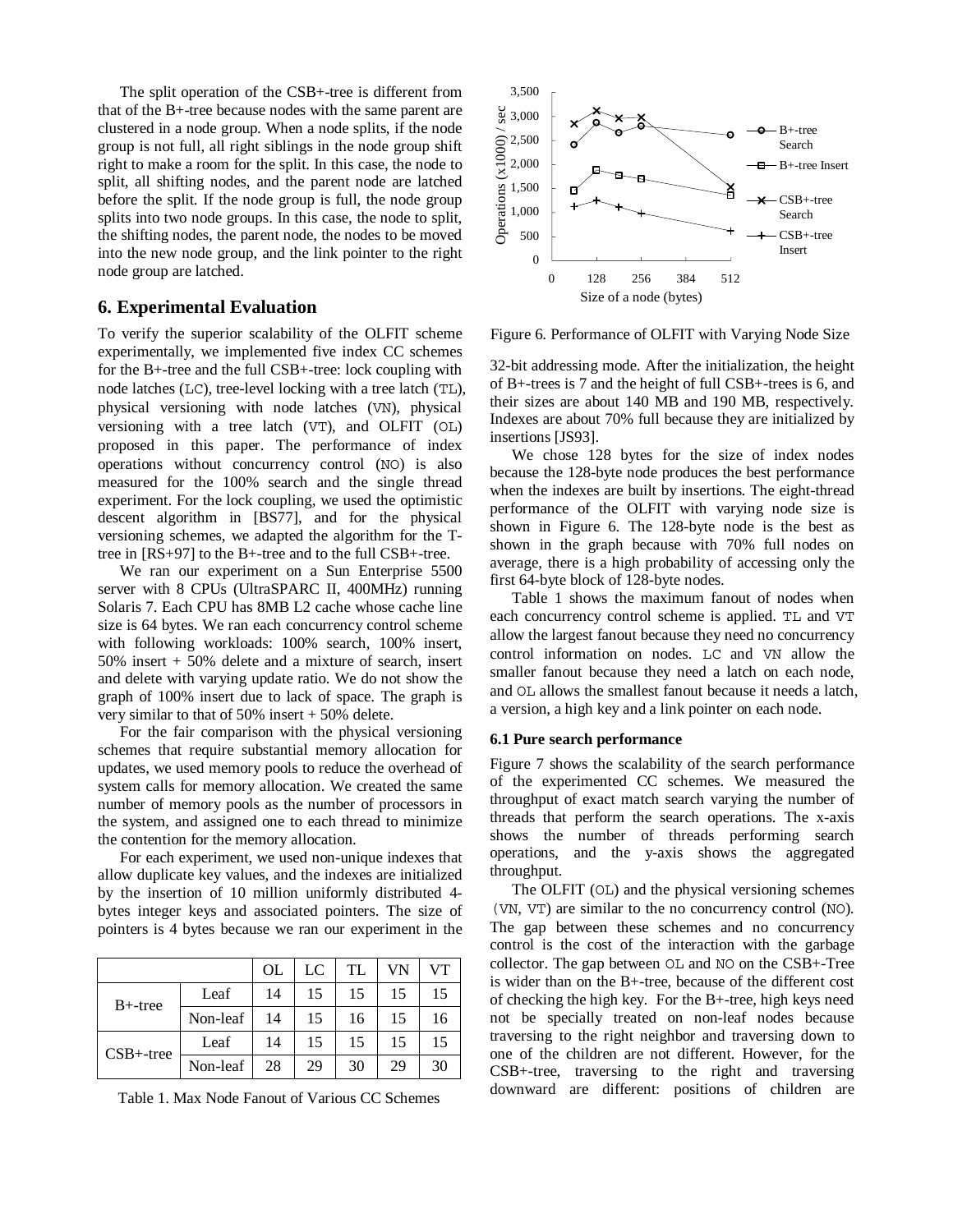

Figure 7. Search Performance of Concurrency Control Schemes



Figure 8. Insert and Delete Performance of Concurrency Control Schemes

computed from the pointer to the child node group while the position of the right neighbor is computed from the position of the current node. This special treatment on high keys consumes slightly more time and makes the small gap from the physical versioning schemes.

The tree-level locking (TL) becomes worse as the number of threads increases due to the contention at the tree latch and two more coherence cache misses generated by holding and releasing the tree latch. The performance of the lock coupling (LC) is worst and the gap from the no concurrency control widens almost linearly with the number of threads, because the lock coupling generates many coherence cache misses by latching many nodes.

### **6.2 Pure update performance**

Figure 8 shows the scalability of the update performance of the experimented CC schemes. We measured the update throughput, varying the number of threads that perform updates. The x-axis shows the number of threads, and the y-axis shows the aggregated throughput. Half of operations are insertions and the other half are deletions.

In Figure 8, only OLFIT (OL) shows a scalable performance. The physical versioning schemes (VT, VN) show poor update performance due to the high cost of versioning, especially for the CSB+-tree where the whole node group must be versioned for each update. Differently from [RS+97], VN is better than VT in update performance because we changed the algorithm of VN that was originally proposed for the T-tree in the process of adapting it to the B+-tree. In [RS+97], if structure modifications take place, VN holds a tree latch. We eliminated the need for the centralized tree latch from VN because the split of the B+-tree is different from the rotation of the T-tree and the centralized tree latch is not needed for structure modifications. The centralized tree latch degenerates the update performance significantly as the number of threads increases.

Although the physical versioning with node latches (VN) and the lock coupling (LC) do not produce good performance, their performance increases slowly as the number of threads increases. However, the physical versioning with a tree latch (VT) and the tree-level locking (TL) degrades due to the contention on the centralized tree latch as the number of threads increases.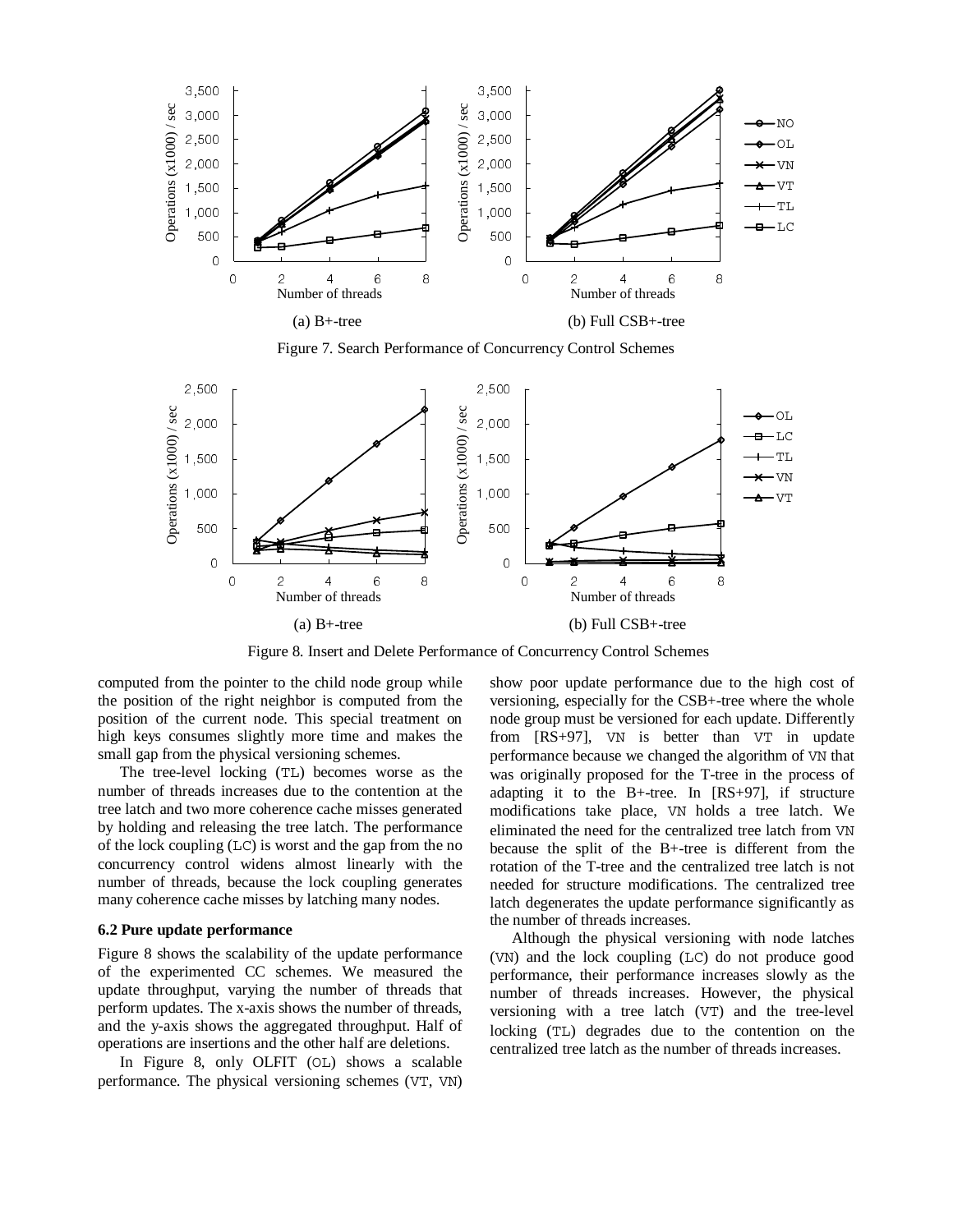

Figure 10. Eight-Thread Performance with Varying Update Ratio

#### **6.3 Performance with varying update ratio**

Figure 9 and Figure 10 show the throughput of a single thread and eight threads, respectively, for the mixed workload with varying update ratio. The workload consists of a sequence of one million operations, each of which is randomly decided to be search, insert, or delete based on the given update ratio. Updates are evenly divided into inserts and deletes.

In Figure 9 showing the result of sequential execution, the OLFIT (OL) and the tree-level locking (TL) are similar to the no concurrency control (NO). The lock coupling (LC) shows worse performance than OL and TL due to the overhead of latching. The physical versioning schemes (VN, VT) show good performance for no updates, but as the update ratio increases, their throughput drops sharply due to the high overhead of versioning. As shown in Figure 9 (b), the versioning overhead is even heavier for the CSB+-tree because in the CSB+ tree, nodes with the same parent are grouped in a contiguous space and versions are created per node group basis.

Figure 10 shows the result with eight threads. When the ratio of update is zero, the performance of the physical versioning schemes (VN, VT) is comparable to that of the OLFIT (OL). However, as the update ratio increases, OL becomes significantly better than any other concurrency control algorithms.

The performance gap between OL and other schemes is wider with eight threads than with a single thread. The gap widens partly due to the large amount of coherence cache misses generated by other algorithms and partly due to the contention at the centralized tree latch in the case of TL and VT. Note that VT is slightly better than TL but it approaches to TL as the update ratio further increases and eventually crosses TL due to the high cost of versioning.

The performance drops more sharply for the CSB+ tree than the B+-tree with the update ratio mainly because of the higher split cost of the CSB+-tree. In the CSB+-tree, when a node splits, if the node group that contains the node is not full, all the right neighbors of the node in the same node group are shifted right, and if the node group is full, half of nodes in the group are moved into a new node group. Note that VN and VT are even worse than TL as the update ratio exceeds 20% due to the high cost of versioning.